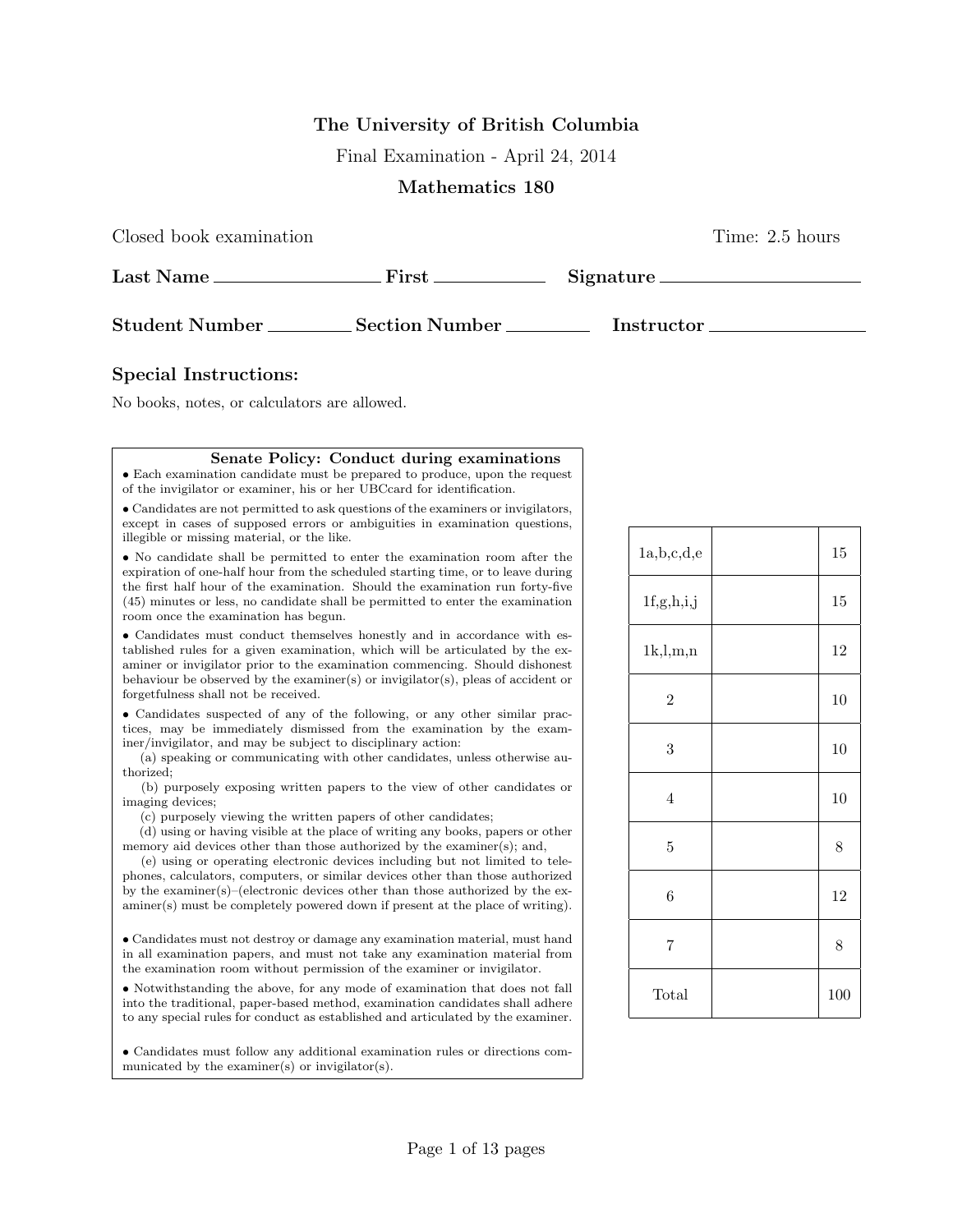[42] **1**. **Short-Answer Questions**. Put your answer in the box provided but show your work also. Each question is worth 3 marks, but not all questions are of equal difficulty.

(a) Sketch the graph of an example of a function  $f(x)$  that satisfies the following conditions:

$$
\lim_{x \to 0^{-}} f(x) = 3, \lim_{x \to 0^{+}} f(x) = -1, f(0) = 2.
$$

| Answer: |  |  |
|---------|--|--|
|         |  |  |
|         |  |  |
|         |  |  |
|         |  |  |
|         |  |  |
|         |  |  |
|         |  |  |

(b) Evaluate the limit 
$$
\lim_{x \to 3} \frac{x^2 + x - 12}{x - 3}
$$
.

Answer:

(c) If  $8x \le f(x) \le x^2 + 16$  for  $x \ge 0$ , find  $\lim_{x \to 4} f(x)$ .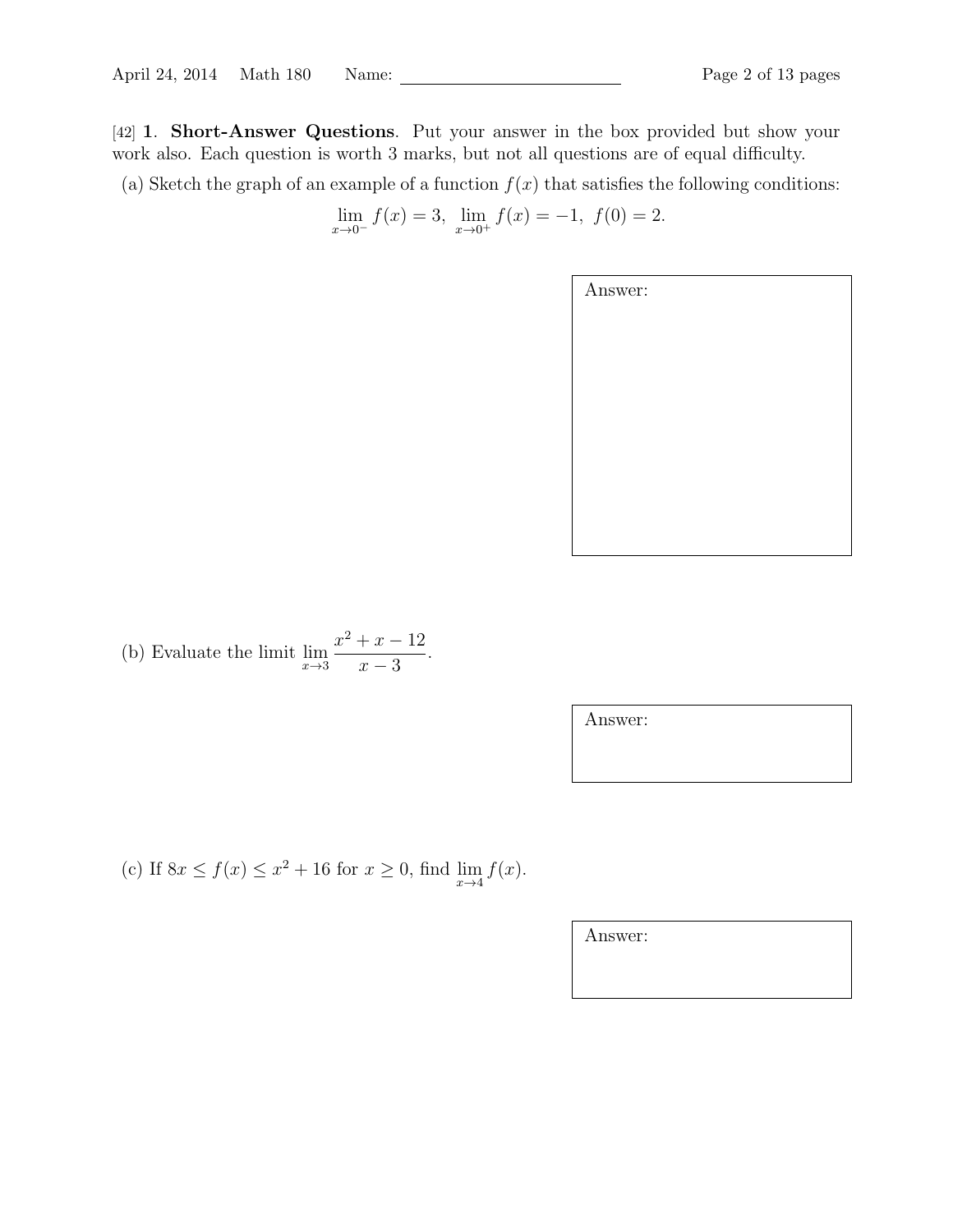(d) Is the following function

$$
f(x) = \begin{cases} e^x & \text{if } x < 1\\ x^2 & \text{if } x \ge 1 \end{cases}
$$

continuous at  $a = 1$ ?

Answer:

(e) Evaluate the limit lim*<sup>x</sup>→∞*  $(3x^2 - 1)^2$  $\frac{(3x-1)}{(x-2)^2(x^2-3)}$ .

Answer:

(f) If a ball is thrown into the air with a velocity of 40 ft/s, its height (in feet) after *t*seconds is given by  $y = 40t - 16t^2$ . Find the velocity when  $t = 2$ .

| Answer: |  |  |
|---------|--|--|
|         |  |  |
|         |  |  |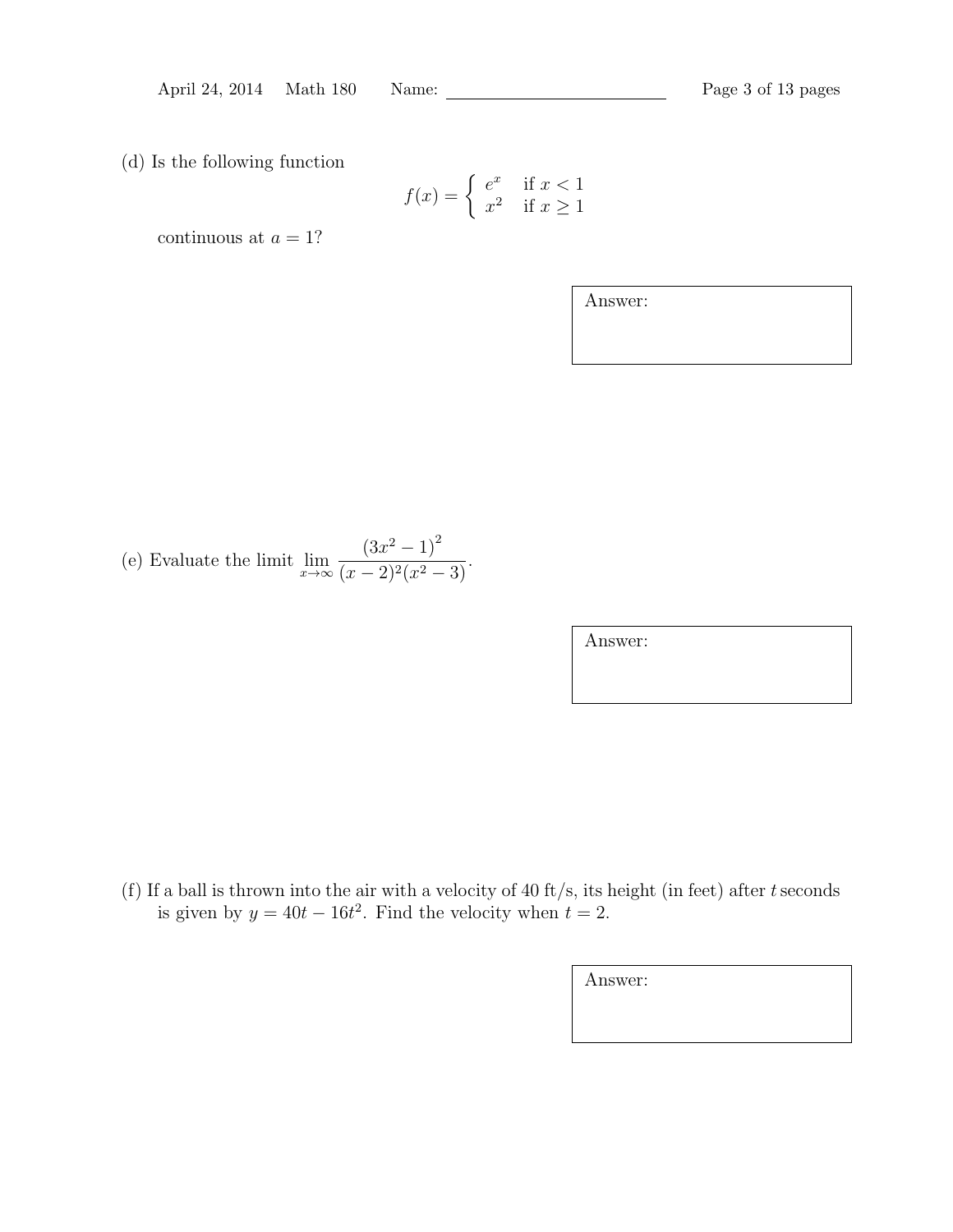(g) Find a function  $f(x)$  and a number *c* such that  $f'(c) = \lim_{x \to 4} f'(c)$ 3 *<sup>x</sup> <sup>−</sup>* <sup>81</sup> *x −* 4 .

(h) If 
$$
f(x) = \frac{e^x}{g(x)}
$$
, where  $g(0) = 2$  and  $g'(0) = -1$ , find  $f'(0)$ .

Answer:

(i) If 
$$
g(x) = f(3f(x))
$$
, where  $f(1) = \frac{1}{3}$  and  $f'(1) = -3$ , find  $g'(1)$ .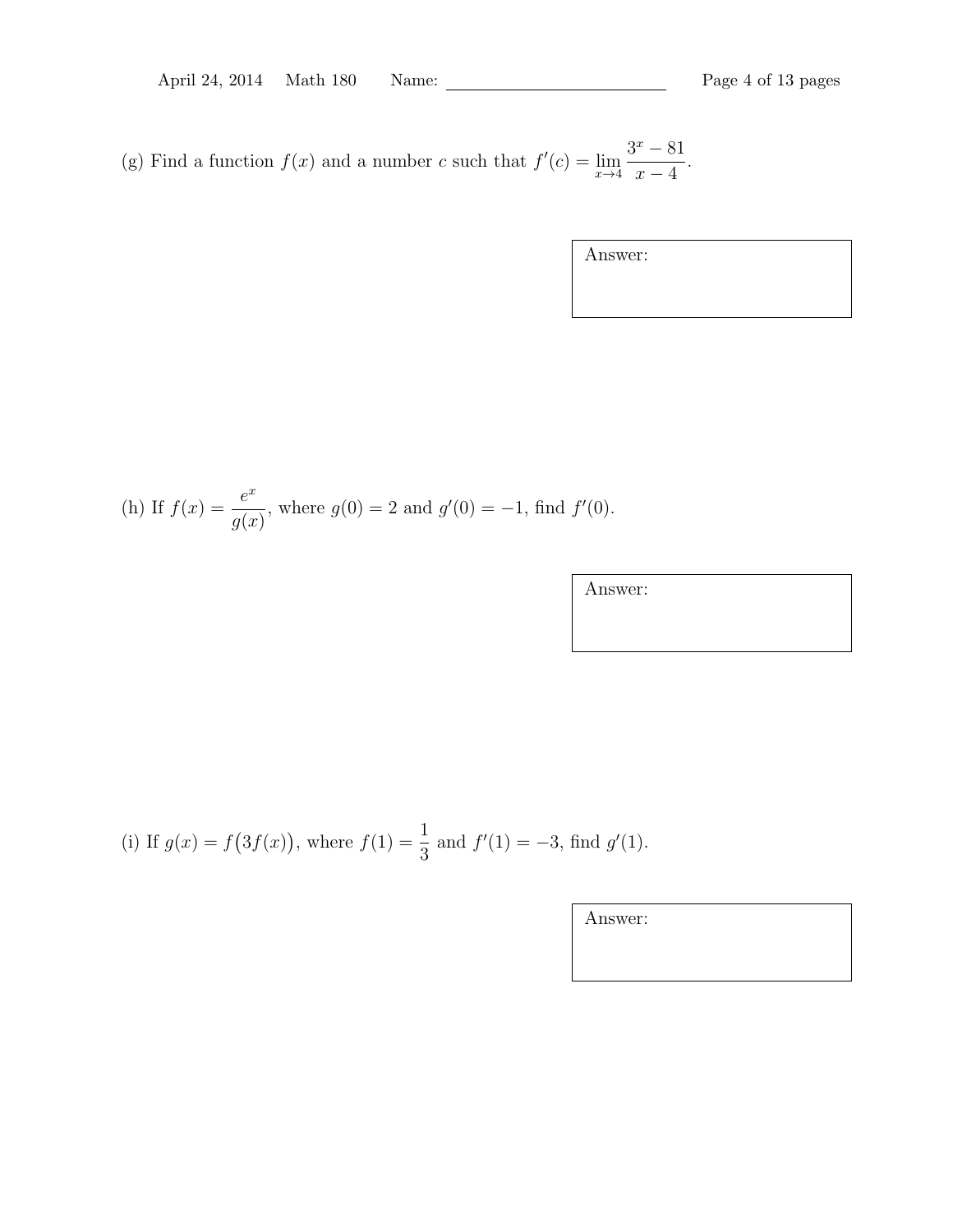(j) If a function  $y = f(x)$  is defined implicitly by an equation  $y + x^2y^5 = 27$ , find  $\frac{dy}{dx}$  $\frac{dy}{dx}$ .

Answer:

(k) If 
$$
y = x^{\cos x}
$$
, find  $\frac{dy}{dx}$ .

Answer:

(l) Use a linear approximation to estimate  $\sqrt{81.1}$ .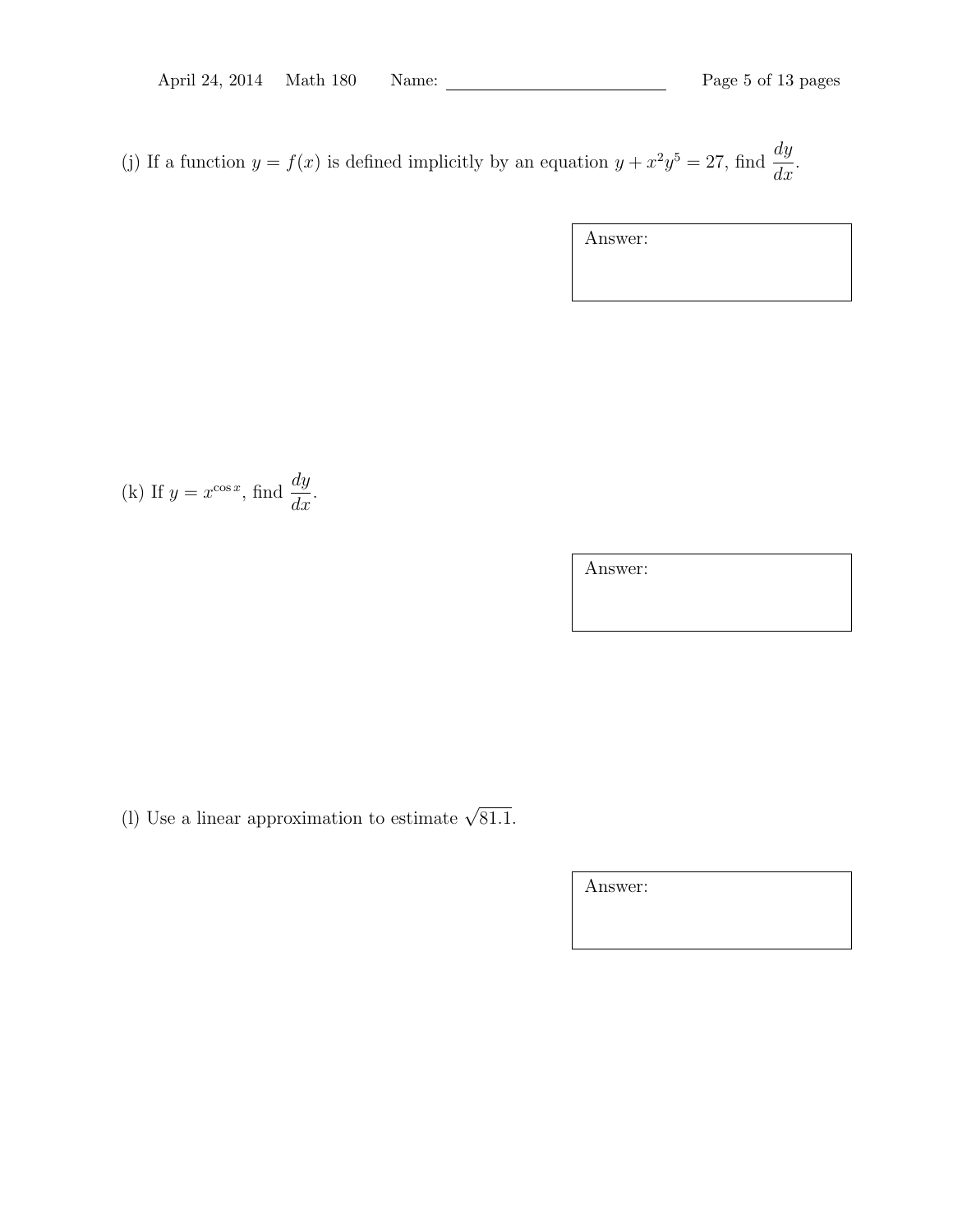(m) If  $f(0) = 8$  and  $f'(x) \ge 3$  for  $0 \le x \le 5$ , how small can  $f(5)$  possibly be?

Answer:

(n) Use Newton's method with an initial approximation of  $x_1 = 1$  to find  $x_2$ , where  $x_2$  is the second approximation to the root of the equation  $x^5 - x - 1 = 0$ .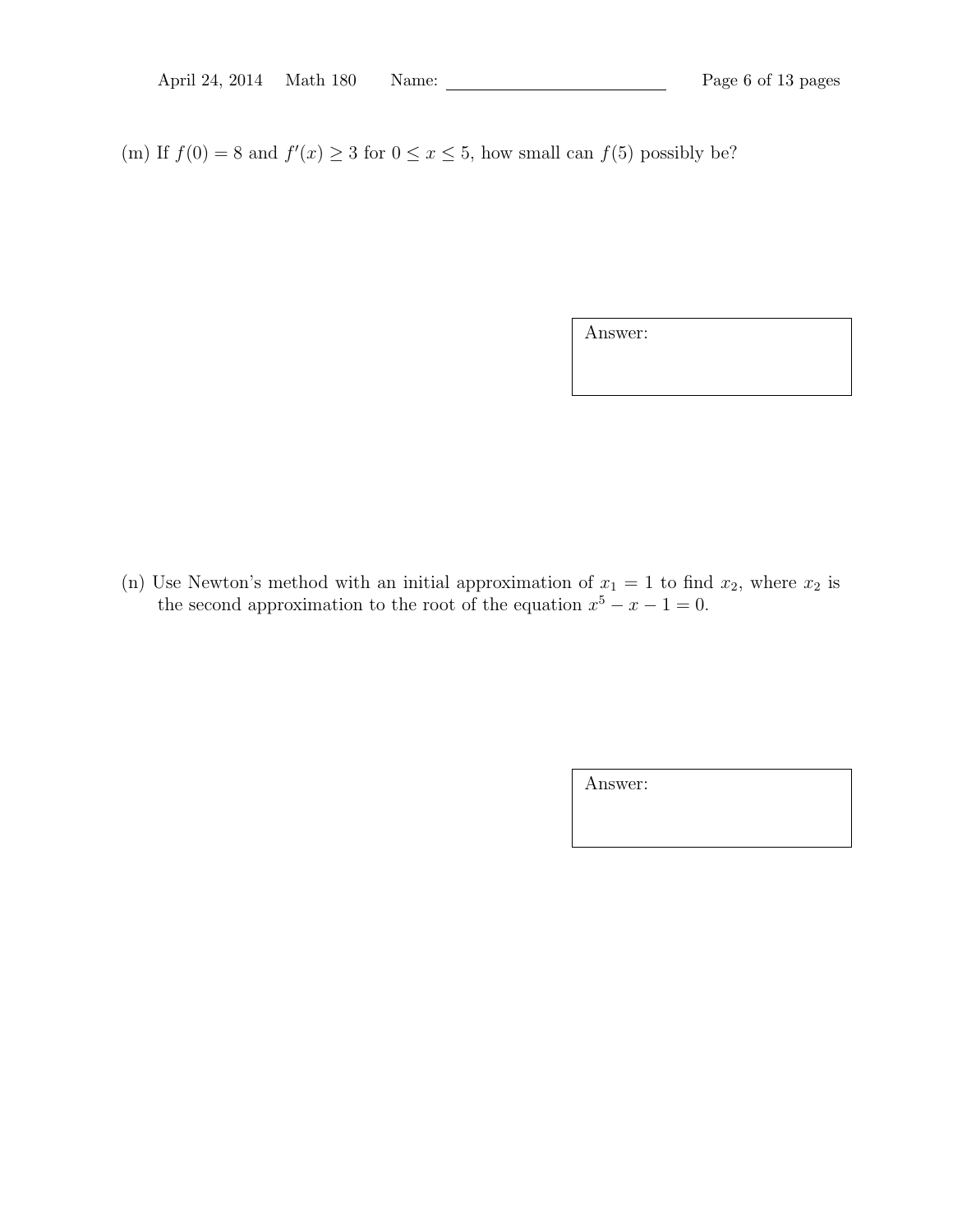**Full-Solution Problems**. In questions 2 – 7, justify your answers and show all your work. Unless otherwise indicated, simplification of numerical answers is required in these questions.

[10] **2**. Using the definition of derivative, compute  $f'(x)$  if  $f(x) = \frac{x}{2}$ 3*x −* 5 . No marks will be given for the use of differential rules, but you may use them to check your answer.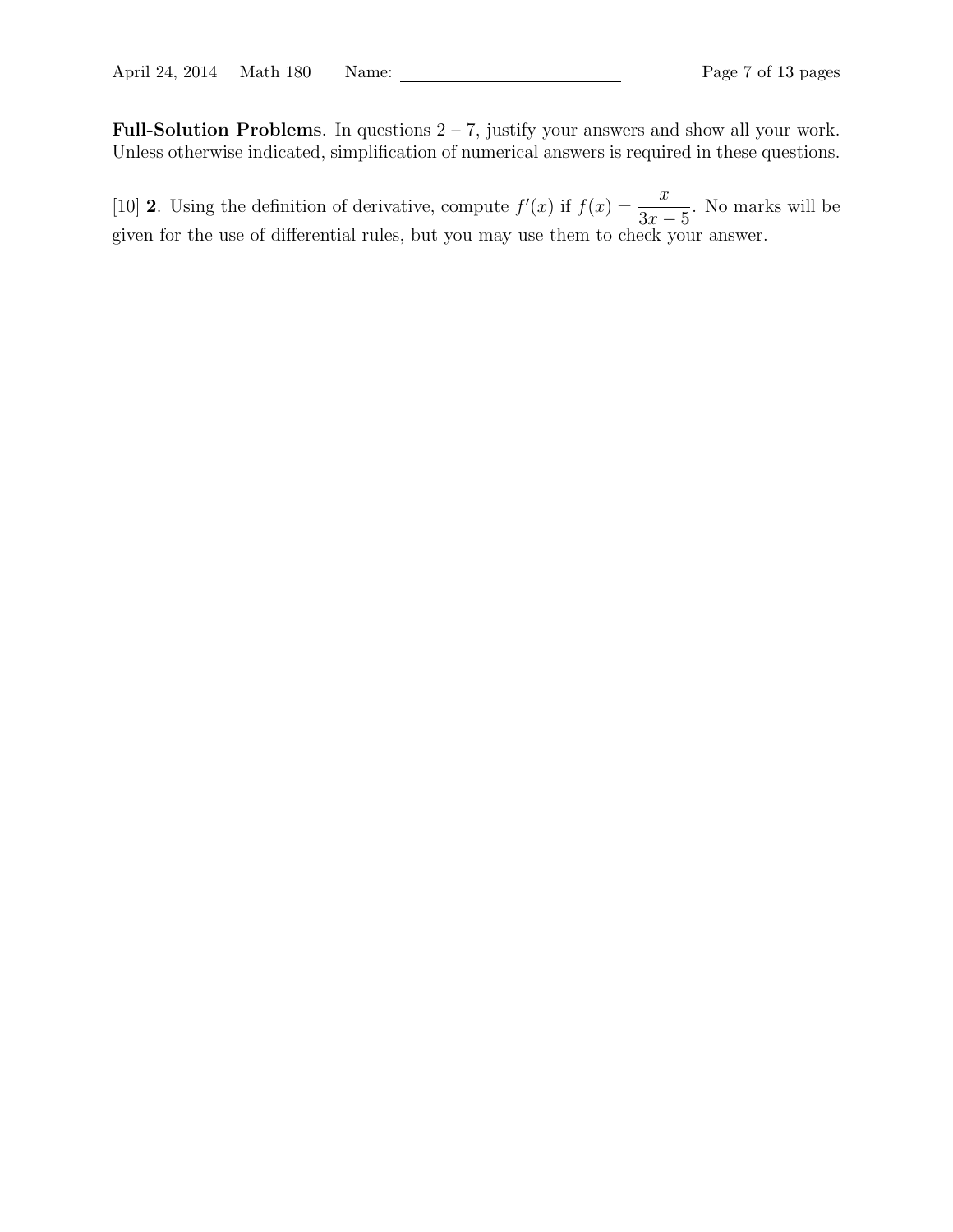[10] **3**. When a cake is removed from an oven, the temperature of the cake is 190*◦*F. The cake is left to cool at room temperature, which is 72*◦*F. After 25 min the temperature of the cake is 150*◦*F. When will the cake have cooled to 100*◦*F?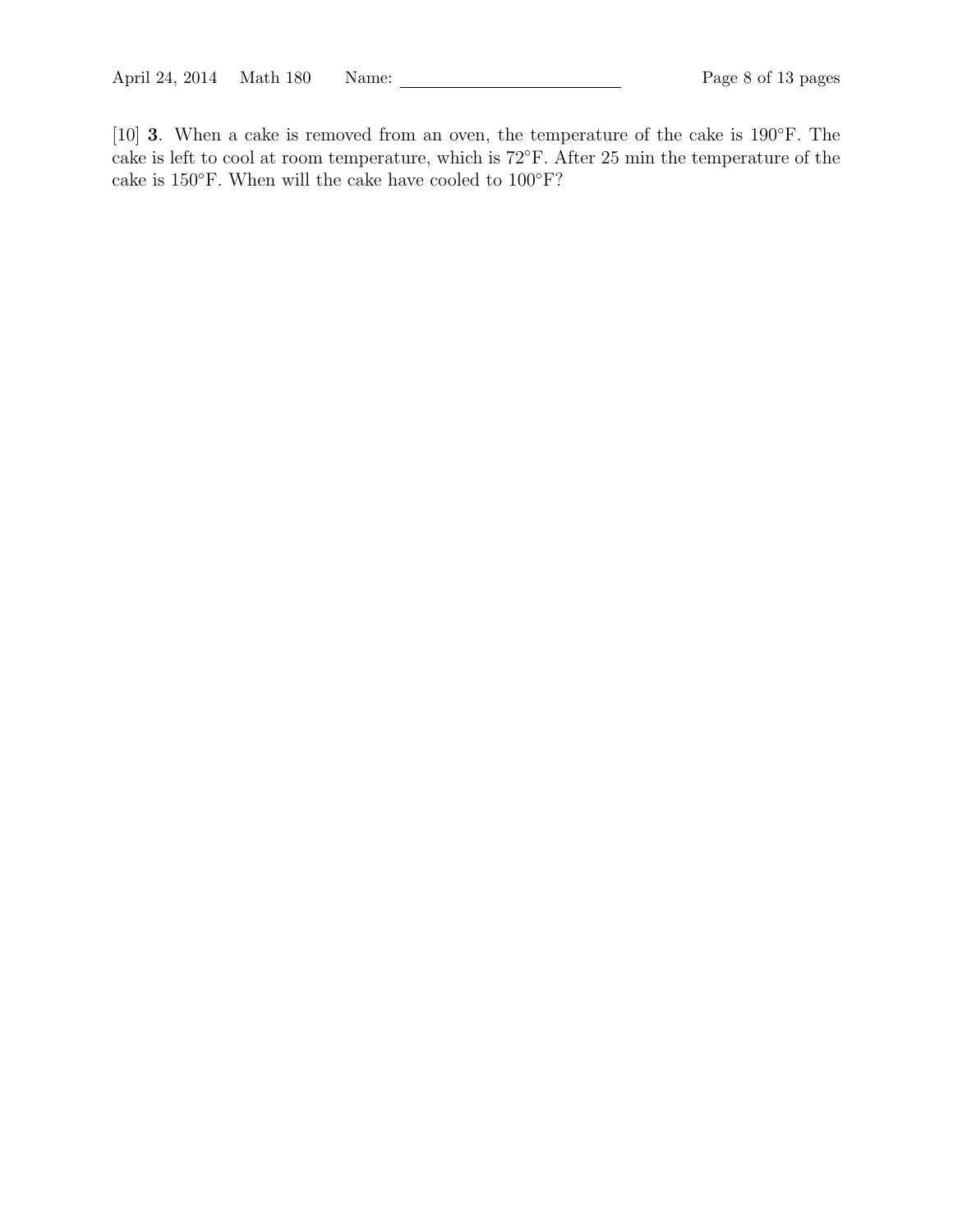[10] **4**. Car *A* is traveling east at 65 mi/h and Car *B* is traveling south at 50 mi/h. Both are headed for the intersection of the two roads. At what rate are the cars approaching each other when Car *A* is 0*.*4 mi and Car *B* is 0*.*3 mi from the intersection?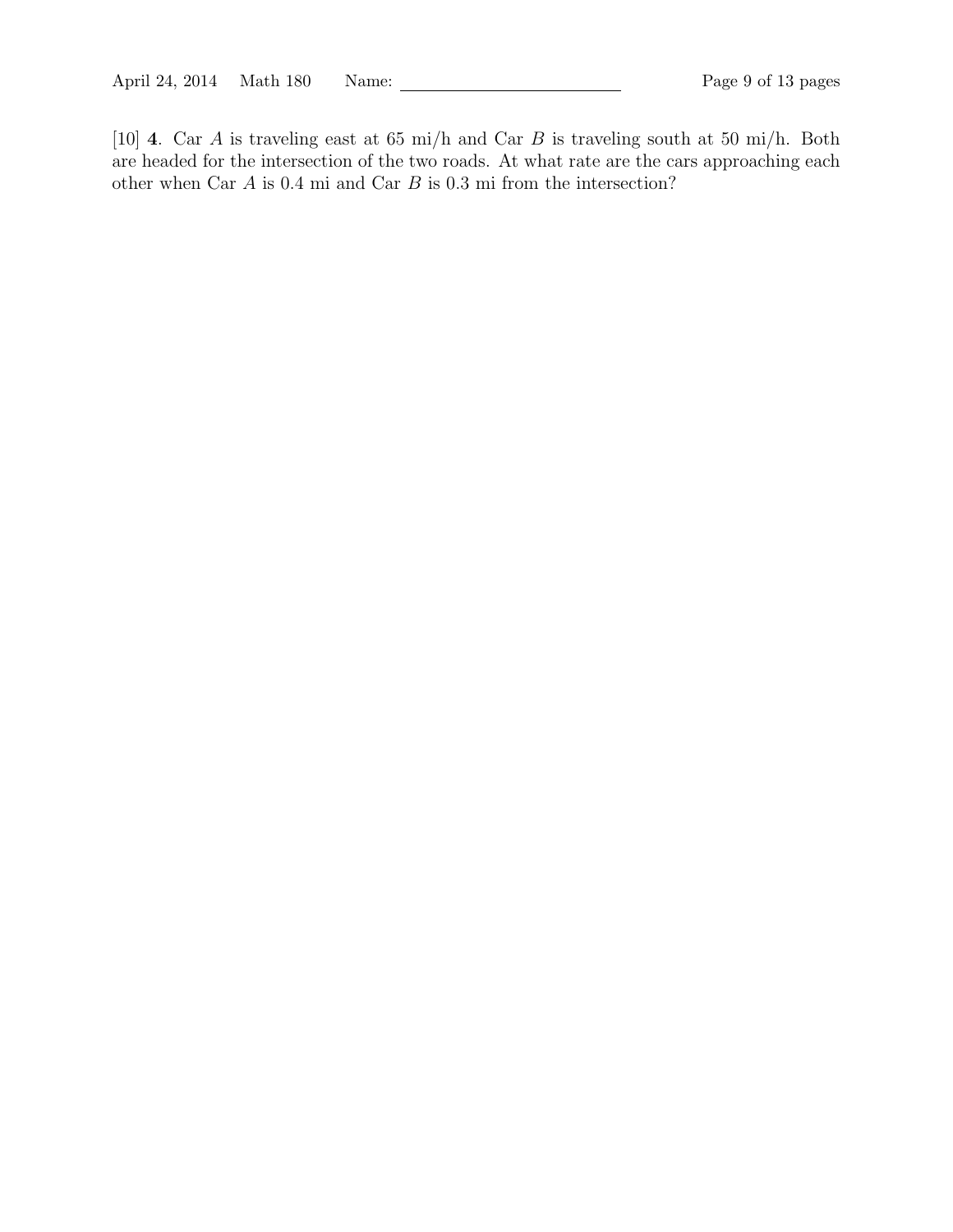[8] **5**. A right circular cylinder is inscribed in a sphere of radius 3. Find the largest possible volume of such a cylinder.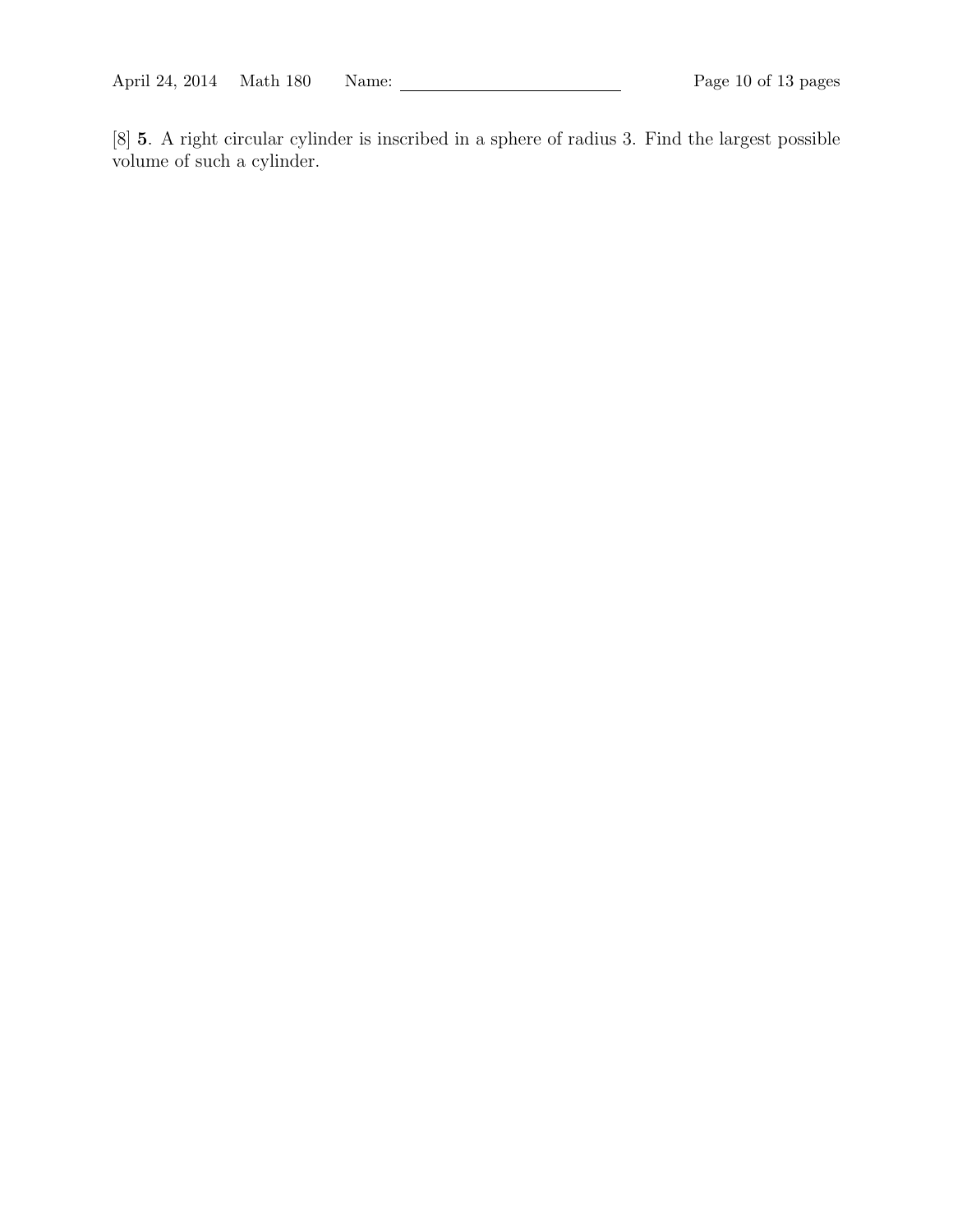[12] **6**. A function  $y = f(x)$  defined on  $(-\infty, \infty)$  satisfies the following conditions:

$$
f(0) = 0
$$
,  $f'(x) = e^{-x^2}(1 - 2x^2)$ ,  $\lim_{x \to \pm \infty} f(x) = 0$ .

(a) Find the critical numbers of  $y = f(x)$ .

(b) Determine the intervals where  $f(x)$  is increasing, and the intervals where  $f(x)$  is decreasing.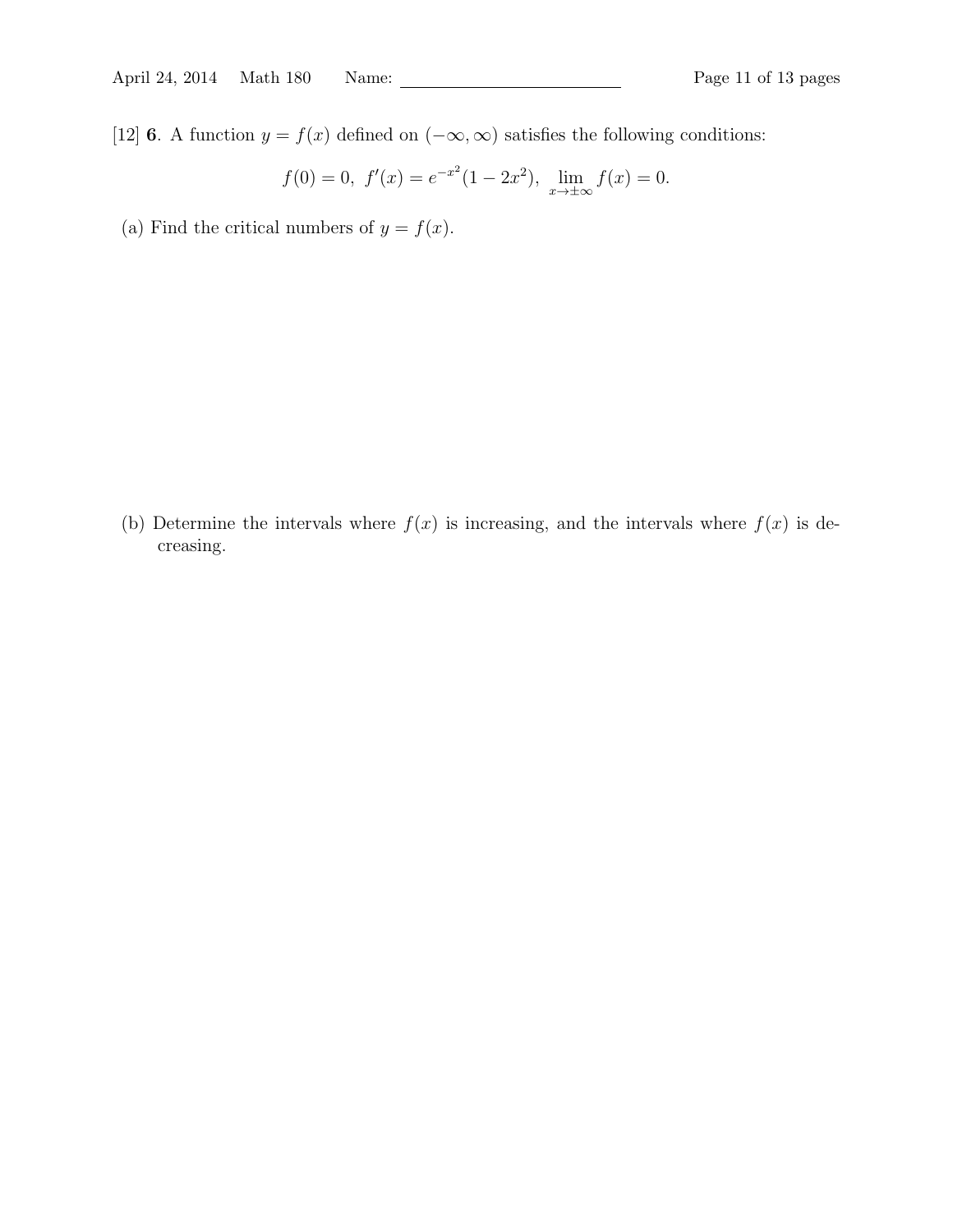(c) Determine the intervals where  $f(x)$  is concave up, and the intervals where  $f(x)$  is concave down.

(d) Sketch the graph of  $y = f(x)$  and indicate the inflection points on your graph.